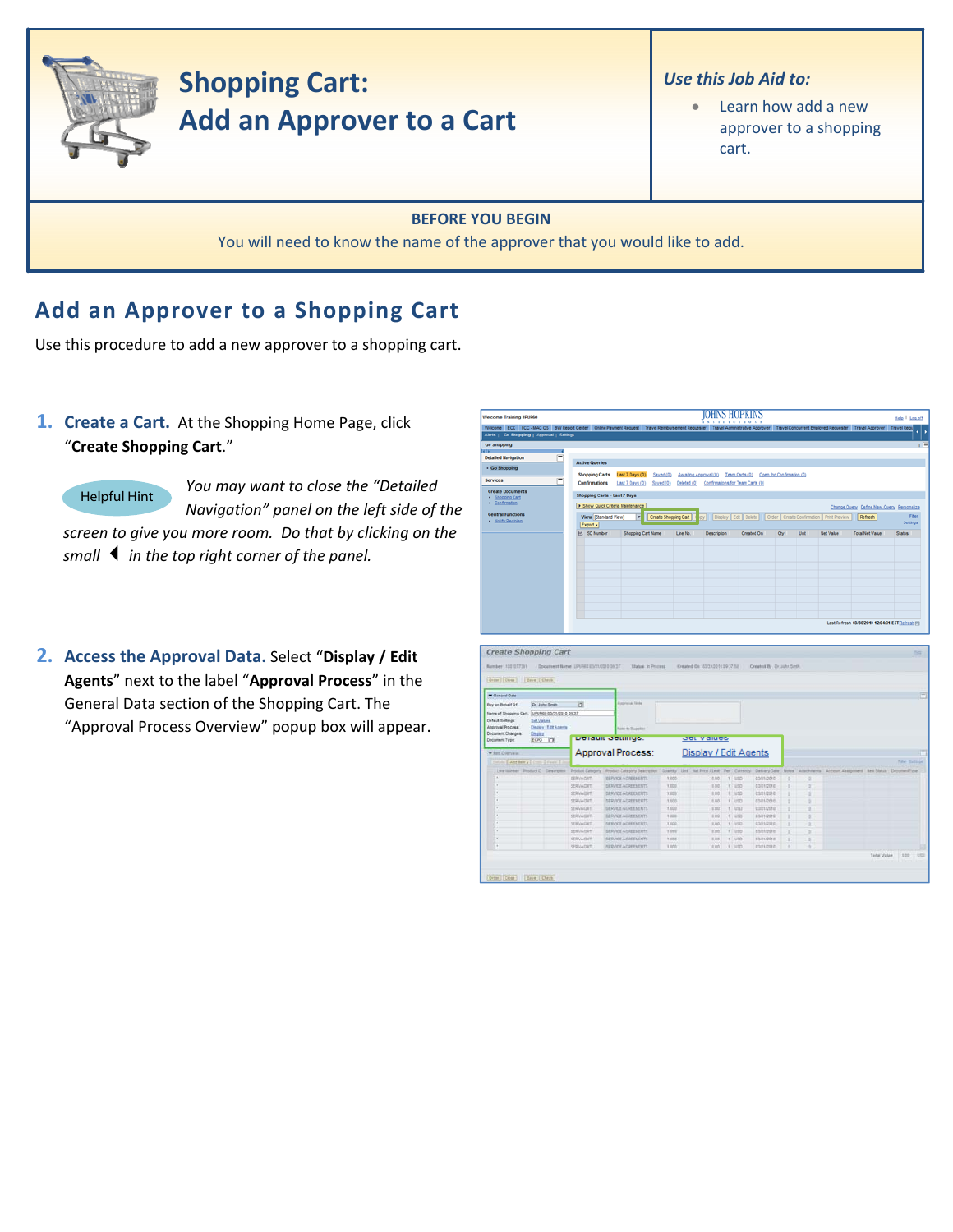**3. Add Approver.** Click "**Add Approver**" under the "Header" tab. The "Add Approver" popup box will appear.

| <b>Approval Process Overview</b>                                                                 |                                |             |                           |                                                   |  | <b>Ox</b> |
|--------------------------------------------------------------------------------------------------|--------------------------------|-------------|---------------------------|---------------------------------------------------|--|-----------|
| Initial<br>Current Status:<br>Current Process Step:<br>Currently Processed By:<br>Header<br>ttem |                                |             | Header Approval Note      |                                                   |  |           |
| <b>Header Approval Status</b>                                                                    |                                |             |                           |                                                   |  |           |
| Add Approver       emove Approver<br>Sequence Process Step                                       | Status                         | Processor   |                           | Settings<br>Received On Processed On Forwarded By |  |           |
| $-001$<br>Automatic Approval                                                                     | Open (No Decision Made) system |             |                           |                                                   |  |           |
|                                                                                                  |                                |             |                           |                                                   |  |           |
|                                                                                                  |                                |             |                           |                                                   |  |           |
| Reviewer(s) for the Document                                                                     |                                |             |                           |                                                   |  |           |
| Add Reviewer   Remove Reviewer                                                                   |                                |             |                           | Settinas                                          |  |           |
| Reviewer Type                                                                                    | Processor                      | Received On | Processed On Forwarded By |                                                   |  |           |
| The table does not contain any data                                                              |                                |             |                           |                                                   |  |           |
|                                                                                                  |                                |             |                           |                                                   |  | OK<br>.ä  |

**4. Add the Approver ID.** To locate the ID for the approver you would like to add, select the file folder icon  $\Box$  in the Approver ID field to bring up the search window.

| O<br>Approver ID:<br>Name:<br>Department: | Ы<br>ıх |
|-------------------------------------------|---------|
|                                           |         |
|                                           |         |
|                                           |         |
| Building:                                 |         |
| Telephone Number:                         |         |
| E-Mail Address:                           |         |
| Cancel  <br>ΩK                            | .       |

- **5. Search for the Approver.** Enter the approver's last name, first name, or both, and then click "Start Search." A list of people will appear.
	- Note that the people in the list do not necessarily have approver rights, so it is up to you to make sure that the person you select has the appropriate permissions to approve your shopping cart.

|                        | Identification Number of Agent / Reviewer (PD-Org. ID): General     | l⊡I×l     |
|------------------------|---------------------------------------------------------------------|-----------|
| - Hide Filter Criteria |                                                                     | Settings. |
| Business partner:      | ⇨<br>O<br>◇                                                         |           |
| Name 1 Aast name:      | ⇨<br>Hummel<br>◇                                                    |           |
| Name 2/First name:     | ₿<br>◇                                                              |           |
| Search term 1:         | $\Rightarrow$<br>◇                                                  |           |
| Search term 2:         | ⇨<br>◇                                                              |           |
| User Name:             | ⇨<br>◇                                                              |           |
| E-Mail Address:        | ⇨<br>◇                                                              |           |
| Org. Unit Name:        | ⇨<br>◇                                                              |           |
| BP organ, unit:        | ⇨<br>Ō<br>◇                                                         |           |
|                        | 500<br>√ Restrict Number of Value List Entries To                   |           |
| Start Search<br>Reset  |                                                                     |           |
|                        | More Search Helps: Search Help for Ad Hoc Agents (Approval Process) |           |
|                        | ОК                                                                  | Cancel    |